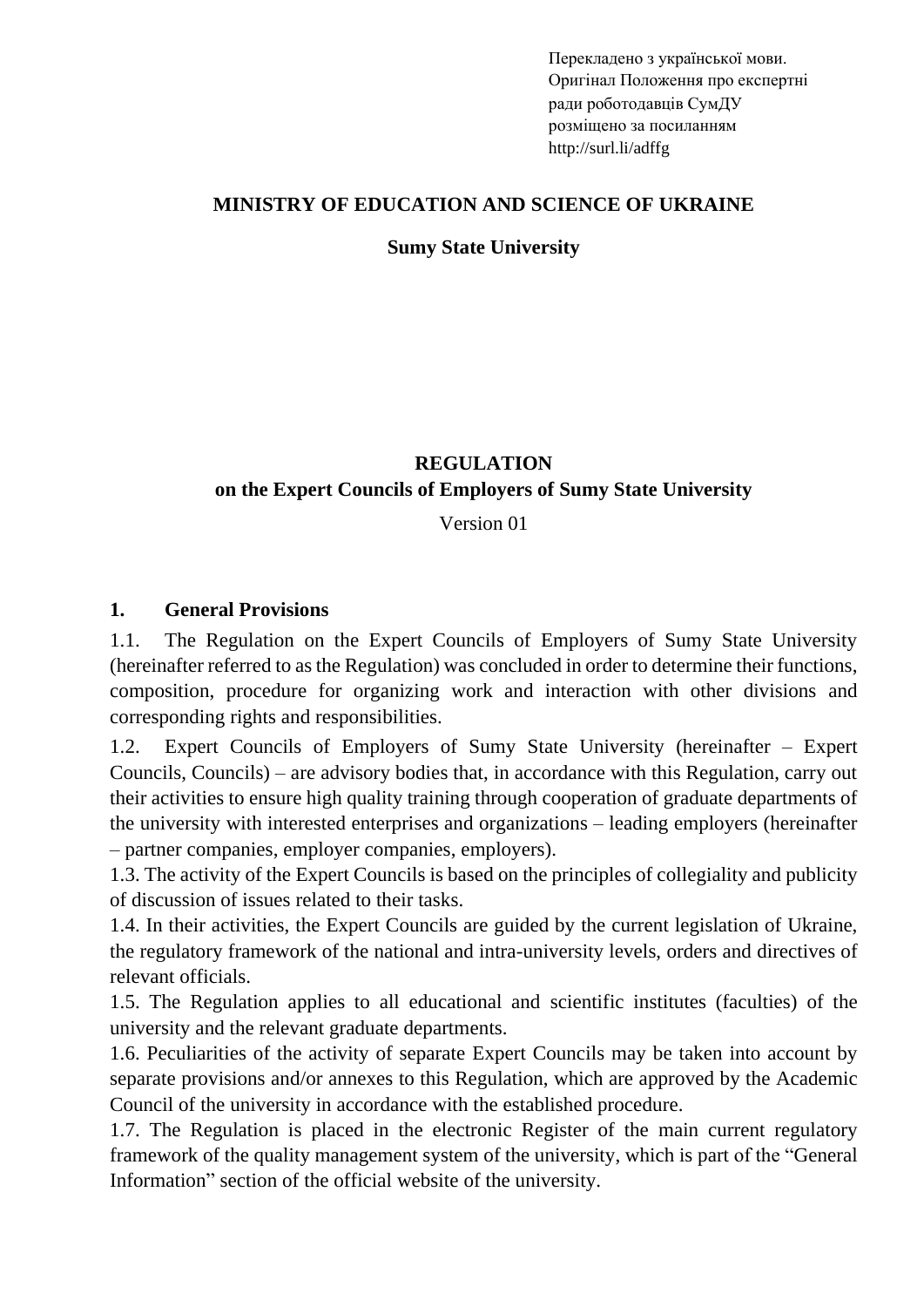| MES of Ukraine | Regulation on the Expert Councils of Employers | Page 2     |  |
|----------------|------------------------------------------------|------------|--|
| SumDU          | of Sumy State University                       | Version 01 |  |

## **2. Composition, Organizational Principles and Forms of Work of the Expert Councils of Employers**

2.1. The Expert Council is formed on the proposals of the graduate department separately for each major (educational programme), or in motivated cases, for a group of related specialties (educational programmes).

2.2. Skilled experts on the corresponding specialties (educational programmes) who are representatives of associations of employers' organizations (with confirmation by the corresponding letters), Heads (Deputy Heads) of enterprises and other leading specialistsrepresentatives of institutions, organizations and enterprises (further – experts), interested in the services of specialists, whose training is performed by the graduate department, are involved as permanent members of the Expert Council, with their written consent.

2.3. Expert councils for individual specialties (educational programmes) are formed with the representation of at least five organizations, while in the formation of the Expert Council for a group of related specialties (educational programmes) each major (educational programme) must be represented by at least three experts with the possibility of representation by an expert of several specialties (educational programmes).

2.4. Participation of representatives of employers in the work of the Expert Council is carried out on a voluntary basis.

2.5. The personal composition of the Expert Council is approved by the order of the Rector on the proposal of the Head of the graduate department and in agreement with the Head of the Academic Department for Practical Training and Network with Employers (hereinafter – ADPTNE) and the Director of the relevant Academic and Research institute (Dean of the faculty). For medical specialties the personal composition of expert councils shall be approved by the order of the Rector upon presentation of the Director of the Medical Institute and coordination with the Head of ADPTNE.

2.6. A draft order on the composition of the Expert Council shall be accompanied by the relevant applications, letters, and references, which shall contain the following information: name of the institution where the Council member works; position held; academic degree and academic rank; name and year of graduation from a higher education institution; qualification awarded and major by diploma; and work experience in the major.

2.7. The Head of the Expert Council shall be elected at the first (organizational) meeting.

2.8. By order of the Head of the graduate department, a person from among the full-time scientific and pedagogical employees of the department is appointed as the Secretary of the Council to perform the functions of organizational and technical support of its work.

2.9. The Expert Council organizes its work according to a plan developed jointly with the graduate department and approved by the Head of the Council. Forms of work (meetings, round tables, etc.) are determined by the Council.

2.10. Meetings of the Expert Council are held, as a rule, with the participation of the Head of the graduate department (in case of his absence – with the participation of the Deputy Head). A meeting of the Council is considered competent if attended by at least half of the permanent members of the Council.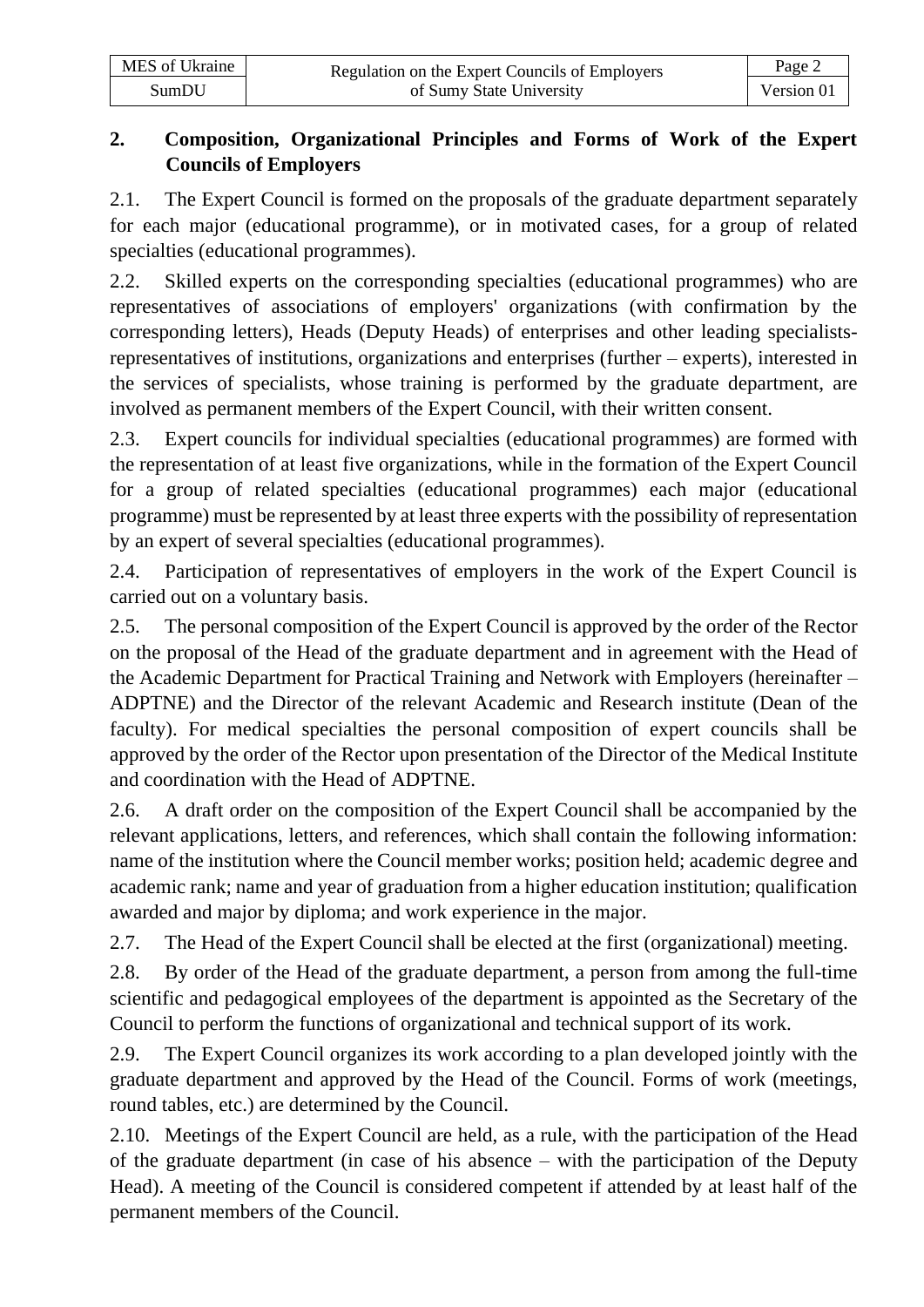2.11. The invited persons have the right to take part in the meetings of the Council.

2.12. Decisions of the Expert Council are taken by a majority vote of the permanent members of the Council present at the meeting and are recorded in the minutes signed by the Head and the Secretary of the Council. Each permanent member of the Council has one vote.

2.13. Decisions of the Expert Council are usually of a recommendatory nature; mandatory are those that are put into effect by order of the Director of the Academic and Research institute (Dean of the faculty), or in justified cases, by order of the Rector.

2.14. The Expert Council interacts with groups (project groups) for the development and provision of educational programmes, Councils for Quality Assurance of Higher Education of institutes and faculties and the Center for Extramural and Distance Education.

2.15. The Expert Council has the right to address questions, proposals and recommendations to the Council for Quality Assurance of Higher Education, other advisory bodies of the University and to officials.

2.16. Information materials (work plan, reports on the examination of educational programmes, etc.) on the activities of the Expert Council are published on the website of the graduate department or in another way.

2.17. Organizational and technical support for the work of the Expert Council is carried out by the relevant graduate department.

2.18. General coordination of the activities of the Expert Councils at the level of scientific and educational institutes (faculties) is carried out by the Director of the corresponding institute (Dean of the faculty), at the university level – by the Head of ADPTNE.

# **3. Functions of Expert Councils of Employers**

3.1. Expert Councils are participants in the system of internal quality assurance of educational activities and the quality of higher education at the university at the level of graduate departments, they perform the following functions:

carry out expert evaluation of educational programmes and curricula in terms of determining their relevance to the requirements of the labor market, taking into account modern industry characteristics, employment opportunities, the availability of the necessary amount of practical training, etc.;

participate in the development of educational programmes in terms of defining the objectives of the programme, programme competencies, programme learning outcomes and improving the content of educational programmes and curricula;

participate in the implementation of educational programmes and provide organizational and resource support by

- organizing targeted training of specialists at the request of employers, including the formation of individual training trajectories of higher education applicants to meet the needs of partner companies;
- recruiting recognized professionals with experience in management, innovation and scientific work as part of the educational process (lectures, practical exercises,